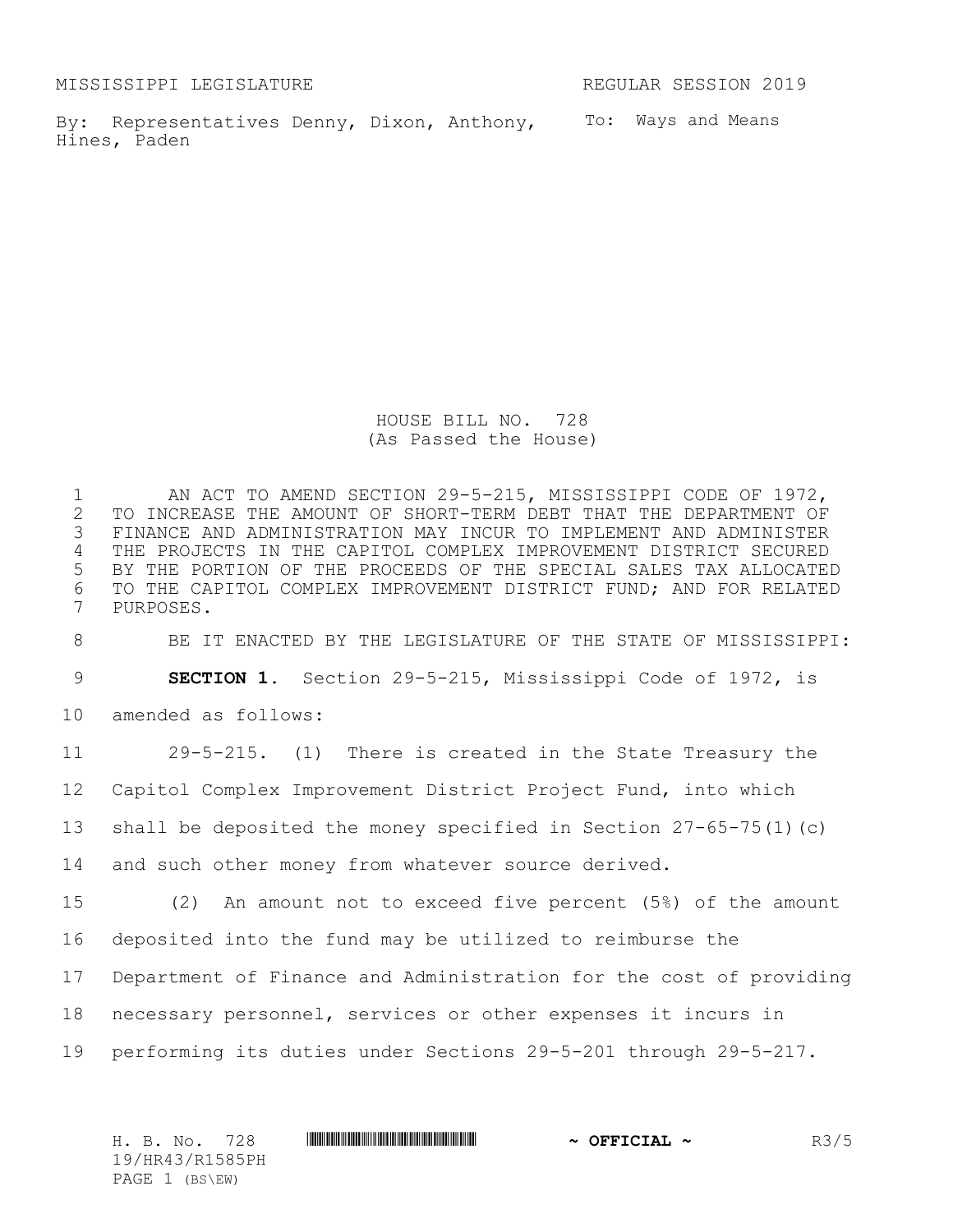(3) An amount not to exceed ten percent (10%) of the amount deposited into the fund may be utilized, in the discretion of the Executive Director of the Department of Finance and Administration, to compensate the City of Jackson for general police and fire protection provided by the city in the Capitol Complex Improvement District created in Section 29-5-203 and for police coverage for major events conducted within such district.

 (4) An amount of not less than eighty-five percent (85%) of the amount deposited into the fund, which shall be designated as "improvement project funds," shall be utilized within the district for improvement projects in accordance with the comprehensive plan described in Section 29-5-209. In addition to fully funding improvement projects, money in the fund may be utilized to fund a portion of an improvement project in cases in which other funds are available for a project and may be used as leverage or matching funds for projects in the district that comport with the district's comprehensive plan.

 (5) Money in the fund shall be expended upon appropriation by the Legislature. Unexpended amounts remaining in the fund at the end of the state fiscal year shall not lapse into the State General Fund, and investment earnings on amounts in the fund shall be deposited to the credit of the fund.

 (6) The Department of Finance and Administration, with the concurrence of the State Bond Commission, is authorized to incur debt, including notes or other evidences of indebtedness, for the

H. B. No. 728 **HR441 R158 PHR444 EXECTAL ~** 19/HR43/R1585PH PAGE 2 (BS\EW)